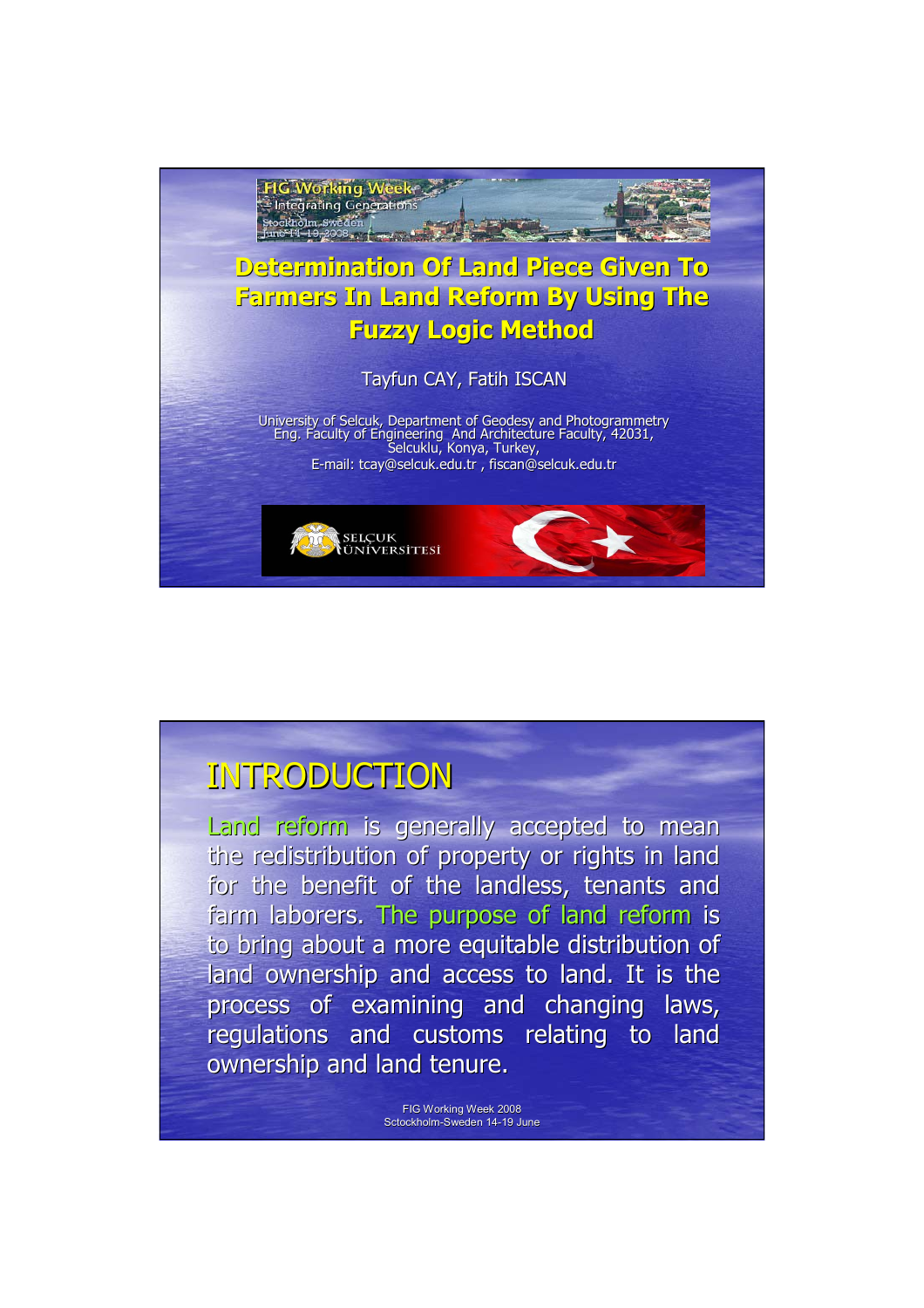Nowadays, land distribution works are carried out by General Directorate of Agricultural Reform in Turkey. This works are carried out according to 3083 numbered and 22.11.1984 dated law, Agricultural Reform Law for Land Consolidation in Well-Watered Areas, Application Regulations, 4626 numbered and 13,02,2001 dated law Changed Law in 13,02,2001 dated law Changed Law in Agricultural Reform Law for Land Consolidation in Well-Watered Areas and 18,04,2003 dated law, Technical Instruction for Expropriation, Consolidation, Reallocation.

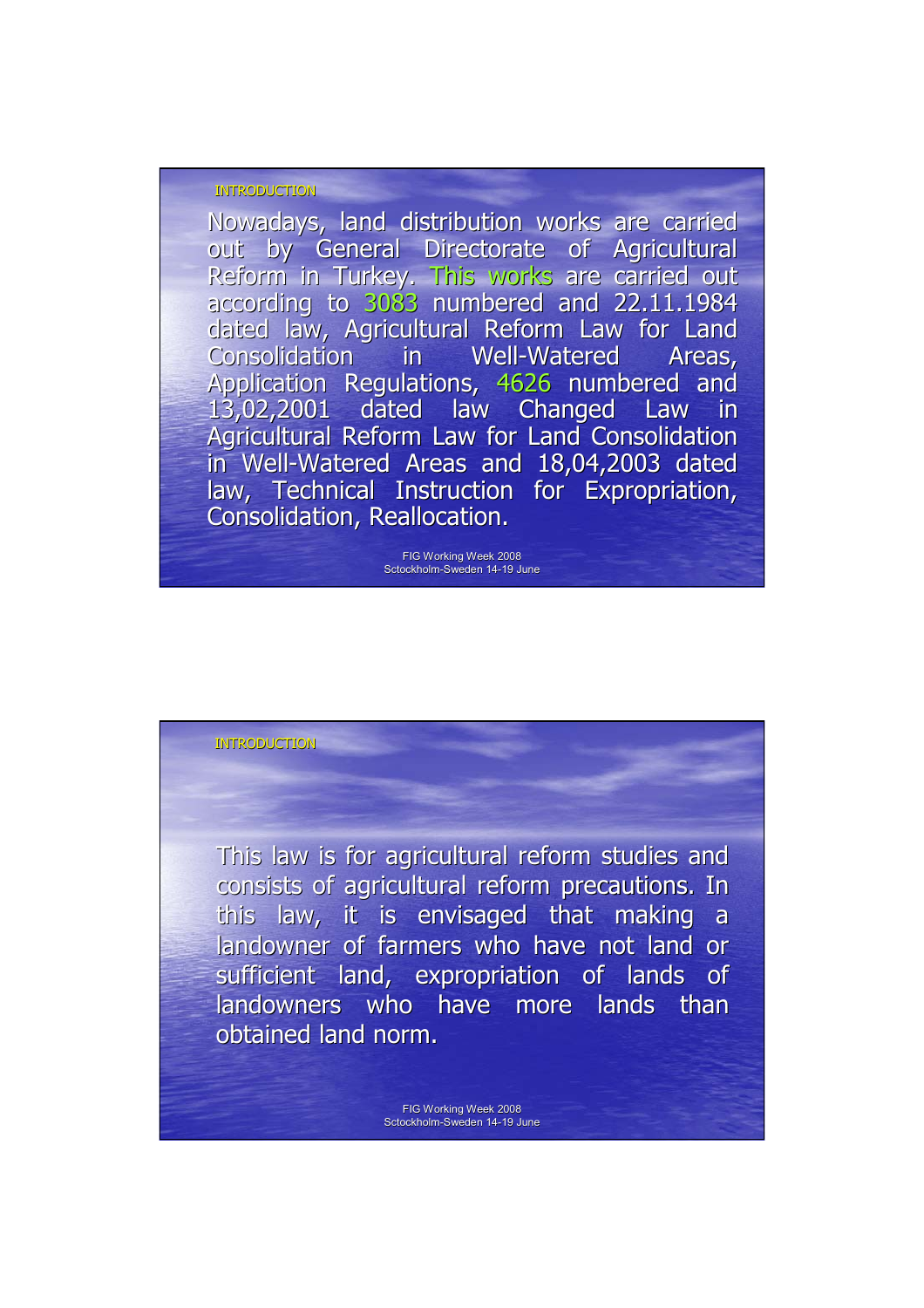With using ranking practices according to the instructions of the law, the farmers are being landowners. Watery and dry farmlands are distributed by using the size of watery and dry farmlands, norms of the allocation, the area to be remained to the owner of it and coefficients of transformation. The land is ranked between the intervals of I-VIII. Four degrees are evaluated between each other with coefficients of transformation given in Table 1. The degrees between V-VIII are not subject to the evaluating.

| Degree of Soil<br><b>Coefficients of</b><br>transformation | Lands of degree of III to the<br>other degrees |                                                                  |
|------------------------------------------------------------|------------------------------------------------|------------------------------------------------------------------|
|                                                            | 0.707                                          |                                                                  |
| Π                                                          | 0.816                                          |                                                                  |
| $\overline{\mathsf{III}}$                                  | 1.000                                          |                                                                  |
| IV                                                         | 1.414                                          |                                                                  |
|                                                            |                                                |                                                                  |
|                                                            | <b>INTRODUCTION</b>                            | Table 1. Coefficients of Transformation<br>FIG Working Week 2008 |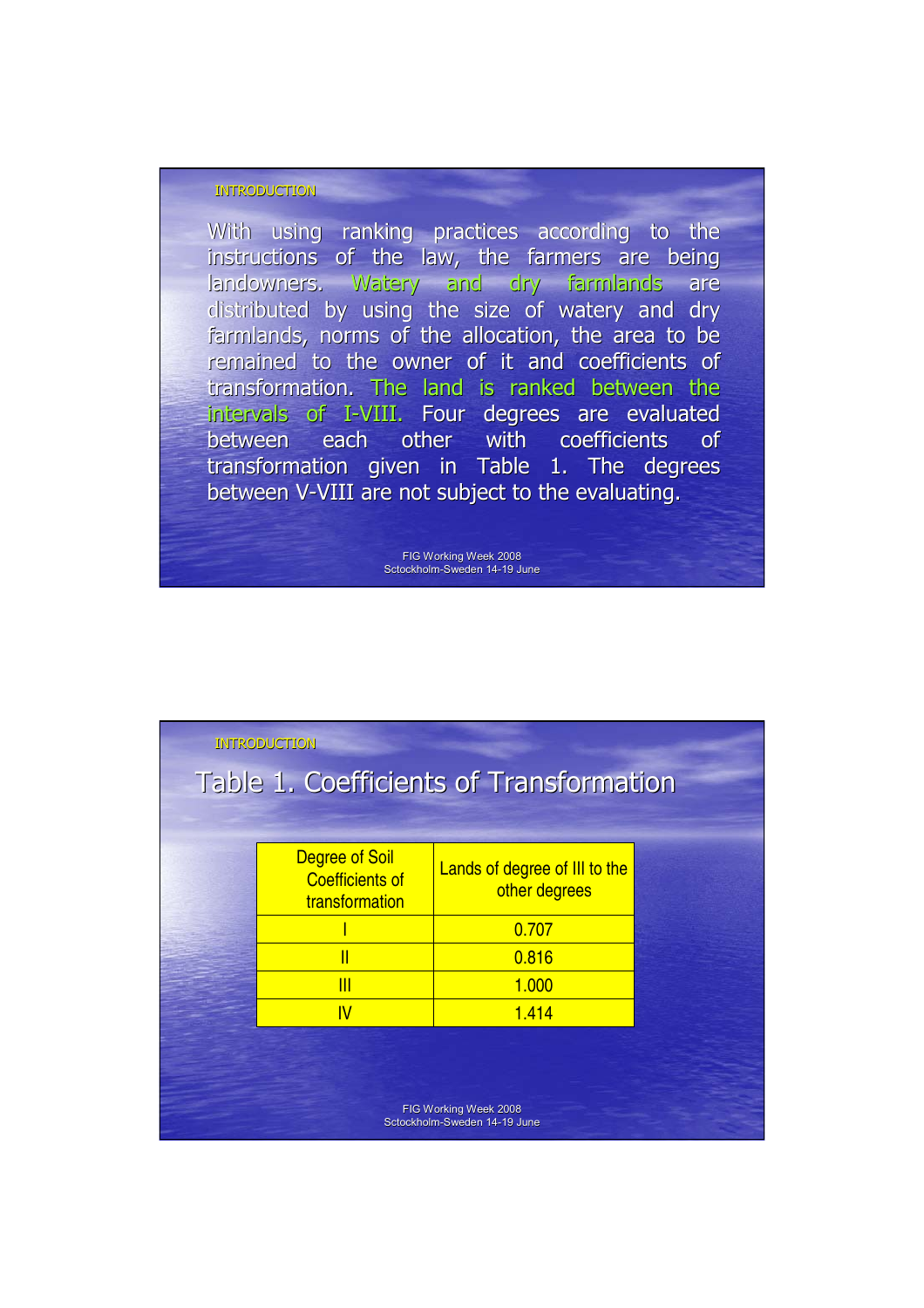| Konya/Turkey  |                          |                          |           |
|---------------|--------------------------|--------------------------|-----------|
|               |                          |                          |           |
| District      | Zone of Application      | <b>Distribution Norm</b> |           |
|               |                          | rrigated (da)            | Arid (da) |
| Selcuklu      | Caldere                  | 45                       | 183       |
| Cumra         | Abditolu, Turkmencamili, | 50                       | 154       |
|               | Üchuyukler               |                          |           |
| Eregli        | Sazgecit                 | 52                       | 228       |
| Cihanbeyli    | Hodoglu                  | 51                       | 177       |
| Altinekin     | Oguzeli                  | 51                       | 183       |
| <b>Merkez</b> | Egilmez                  | 64                       | 194       |
| Ayranci       | Saraykoy                 | 64                       | 194       |
| Cihanbeyli    | Ta pinar, Gunyuzu        | 51                       | 177       |
| Karatay       | Akorenkisla              | 45                       | 183       |
| Selcuklu      | Karaomerler              | 45                       | 183       |
| Yunak         | Harunlar                 | 49                       | 197       |
| Ilgin         |                          |                          | 192       |

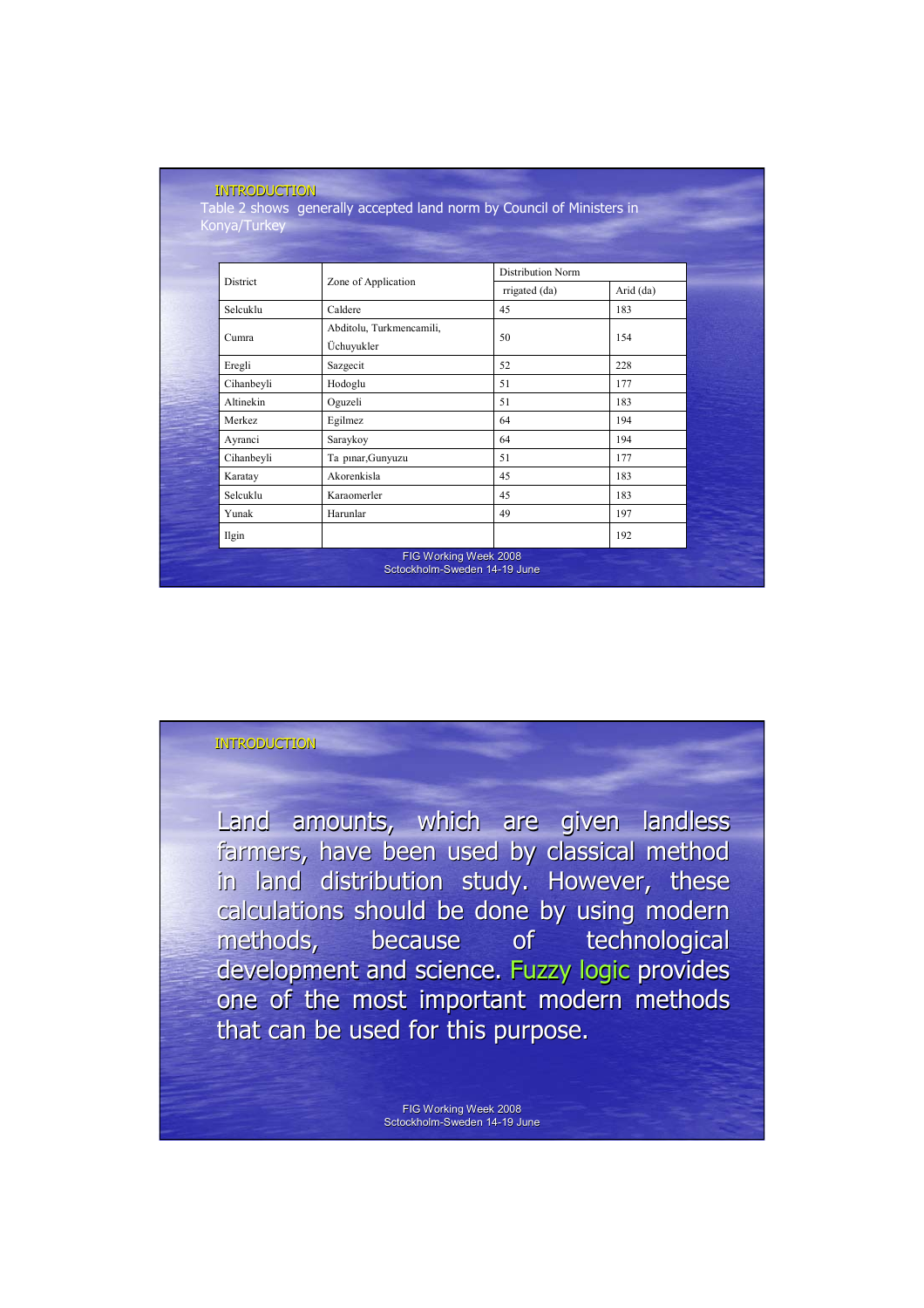Fuzzy logic is a recognized instrument for modeling in many scientific and technical fields. There are also a lot of problems where fuzzy methods can be used to reach better solutions than classical models can do. It concerns on the one hand questions, where uncertain parameters occur, which cannot be handled by classical methods in adequate way. On the other hand, there are problems where linguistic fuzzy rules can describe relations better than it can be done by crisp mathematical formulas.

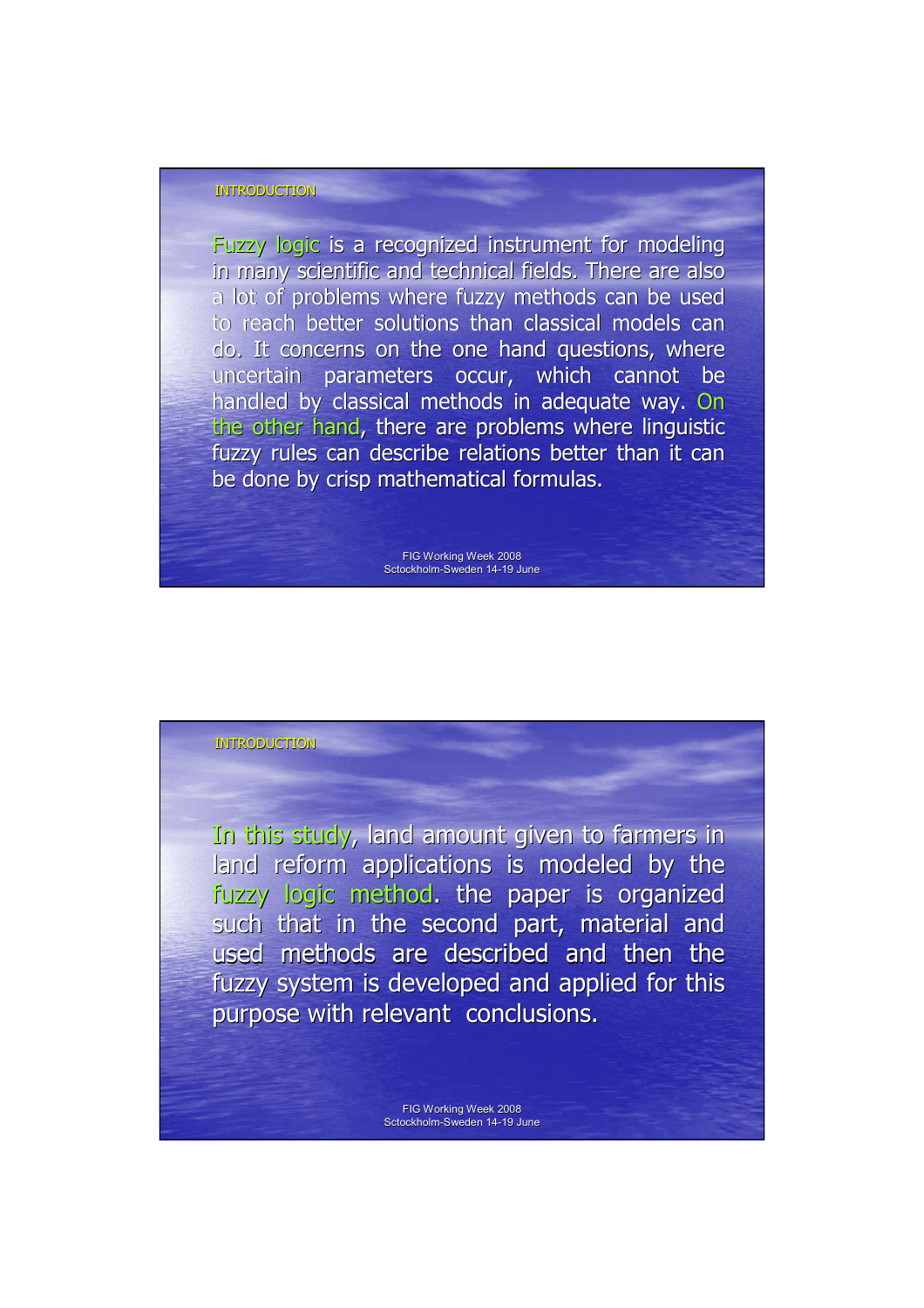FIG Working Week 2008 Sctockholm-Sweden 14-19 June **MATERIALS AND METHODS** Distribution norm data for the developed system are taken from the Ilgin District in Turkey. Land Norm of Ilgin District is 192 da. Fuzzy logic method is used for determination of land amounts which are given landless farmers in an application region. For the design process present land amount of farmer (LA), degree of land (LD) and degree of treasury land (land degree which are given farmers) (TD) are used as input parameters and distribution amount (land amount which are given farmers) (DA) as output parameters. The general structure of the fuzzy model is show in Figure 1. **Determination Of Land Piece Given To Farmers In Land Reform By Using The Fuzzy Logic Method**

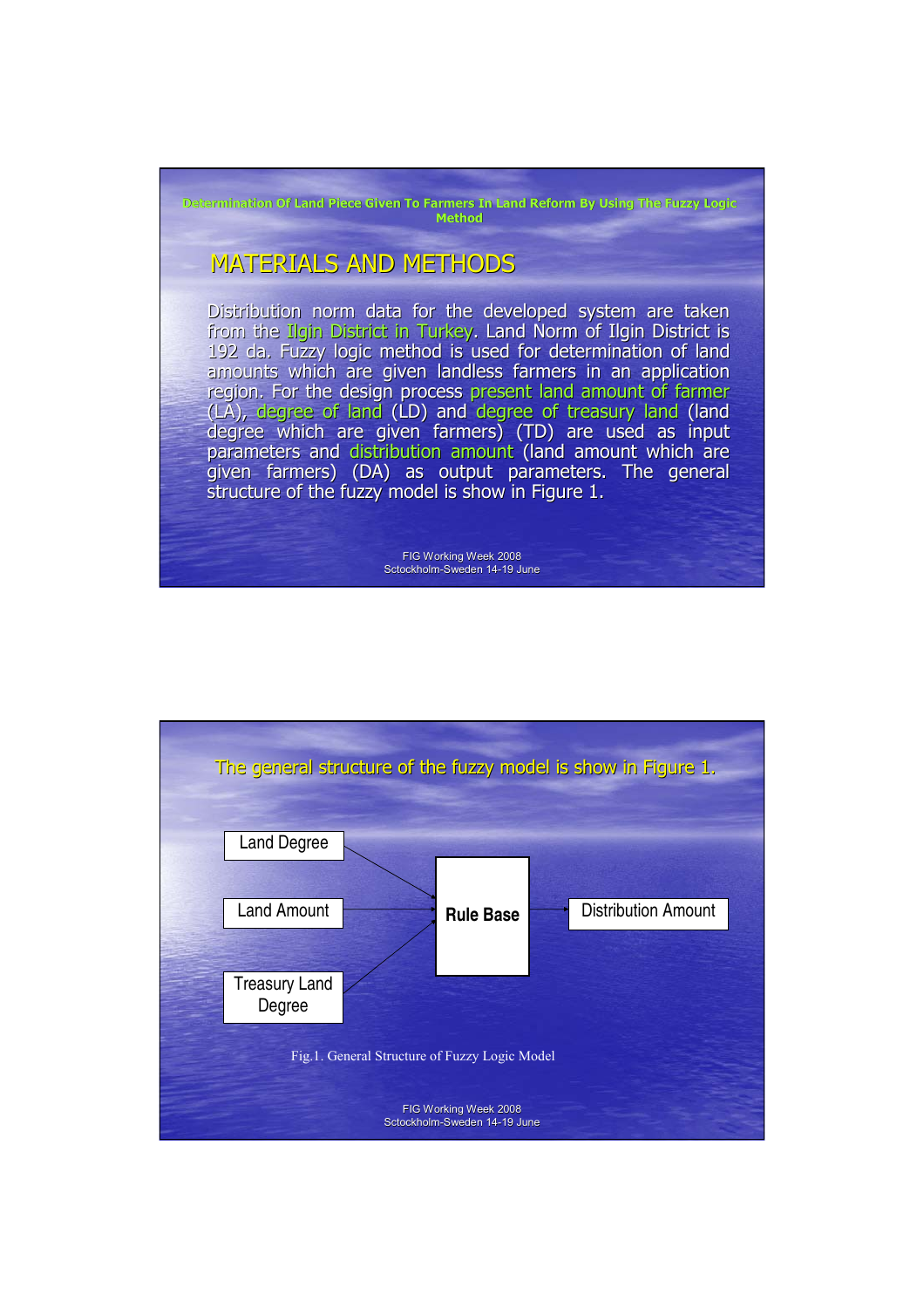# **Membership Functions**

In the established model, different membership functions are formed for land amount of farmer in addition to degrees of land and treasury land, and distribution amount. The form of the membership functions are given in Figures 2, 3, 4 and 5 for each input and output variables. The units of the used factors are: LA (da-decare), LD (unit), TD (unit) and DA (dadecare). LA scale selected as 0-271 da on its membership function. LD membership function is used from 40 to 100 unit scale. DA membership function has a range of 0-271 da scale for distribution amount. TD membership function uses 40-100 unit scale variation domain.

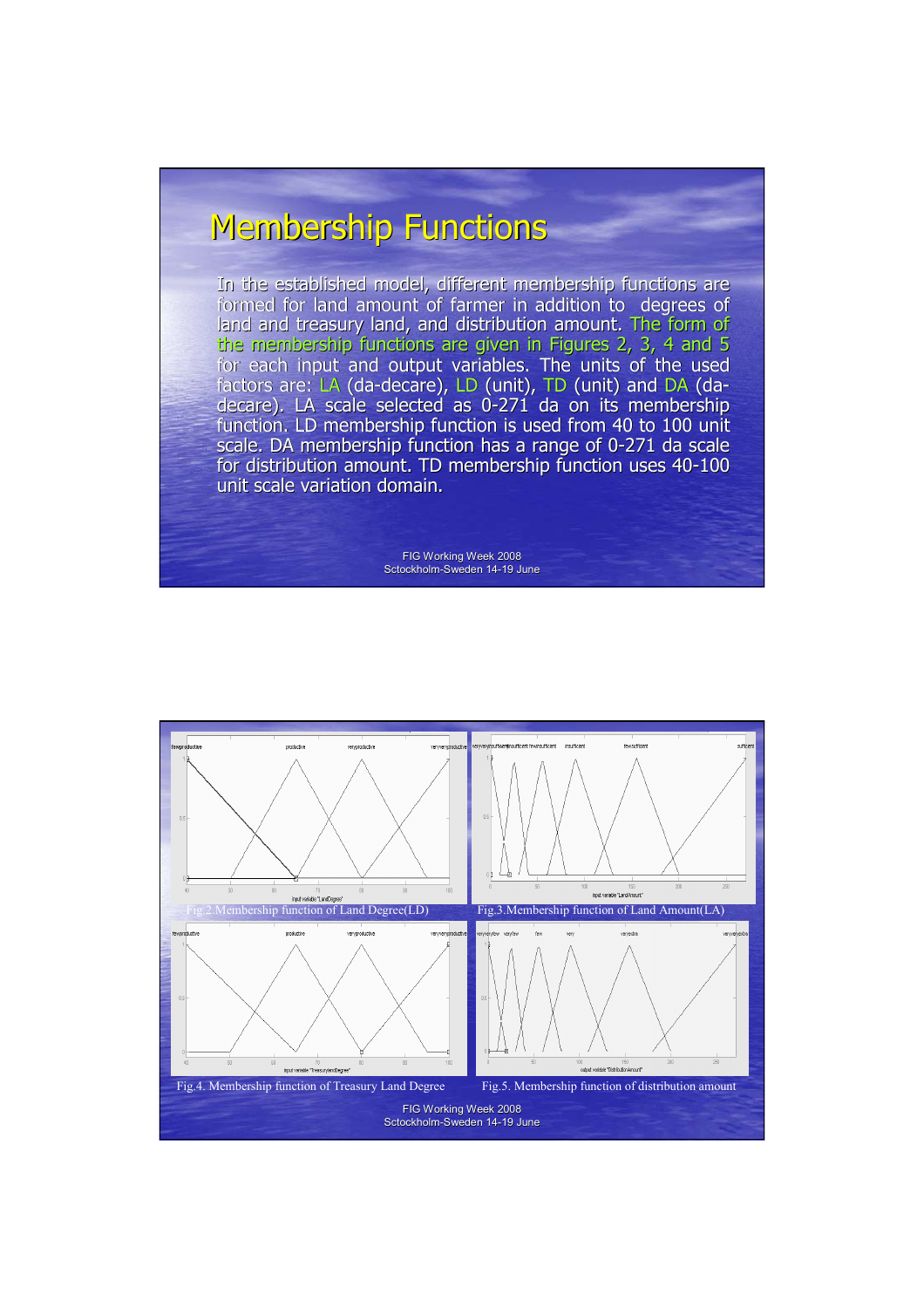

| <b>Rule Base</b>                                              |                    |                                                       |                      |                |               |
|---------------------------------------------------------------|--------------------|-------------------------------------------------------|----------------------|----------------|---------------|
|                                                               | <b>Rule No</b>     | LD                                                    | LA                   | <b>TD</b>      | <b>DA</b>     |
| A convenient rule base is                                     | Rule1              | fewproductive                                         | veryveryinsufficient | fewproductive  | veryveryextra |
| necessary to run the fuzzy<br>model. Although in total 96     | Rule <sub>2</sub>  | fewproductive                                         | veryveryinsufficient | productive     | veryveryextra |
| rules are formed, but parts                                   | Rule3              | fewproductive                                         | veryveryinsufficient | veryproductive | veryextra     |
| developed<br>the<br>fuzzy<br>of                               | .                  |                                                       |                      |                |               |
| are shown in the<br>rules                                     | Rule <sub>21</sub> | productive                                            | veryveryinsufficient | fewproductive  | veryveryextra |
| Table 3. It is important that<br>the rules are not completely | Rule <sub>22</sub> | productive                                            | veryveryinsufficient | productive     | veryextra     |
| written for all possibility                                   | Rule <sub>23</sub> | productive                                            | veryveryinsufficient | veryproductive | veryextra     |
| cases, because implausible                                    | .                  |                                                       |                      |                |               |
| ones are not considered at                                    | Rule41             | veryproductive                                        | veryveryinsufficient | fewproductive  | veryveryextra |
| all. Figures 6 and 7 present<br>relationships<br>between      | Rule42             | veryproductive                                        | veryveryinsufficient | productive     | veryextra     |
| of<br>land<br>input,<br>amount                                | Rule43             | veryproductive                                        | veryveryinsufficient | veryproductive | veryextra     |
| farmer, degree of land, and                                   | .                  |                                                       |                      |                |               |
| distribution amounts.                                         | Rule <sub>61</sub> | veryveryproductive                                    | veryveryinsufficient | fewproductive  | veryveryextra |
|                                                               | Rule <sub>62</sub> | veryveryproductive                                    | veryveryinsufficient | productive     | veryextra     |
|                                                               | Rule <sub>63</sub> | veryveryproductive                                    | veryveryinsufficient | veryproductive | veryextra     |
|                                                               |                    |                                                       |                      |                |               |
|                                                               |                    | FIG Working Week 2008<br>Sctockholm-Sweden 14-19 June |                      |                |               |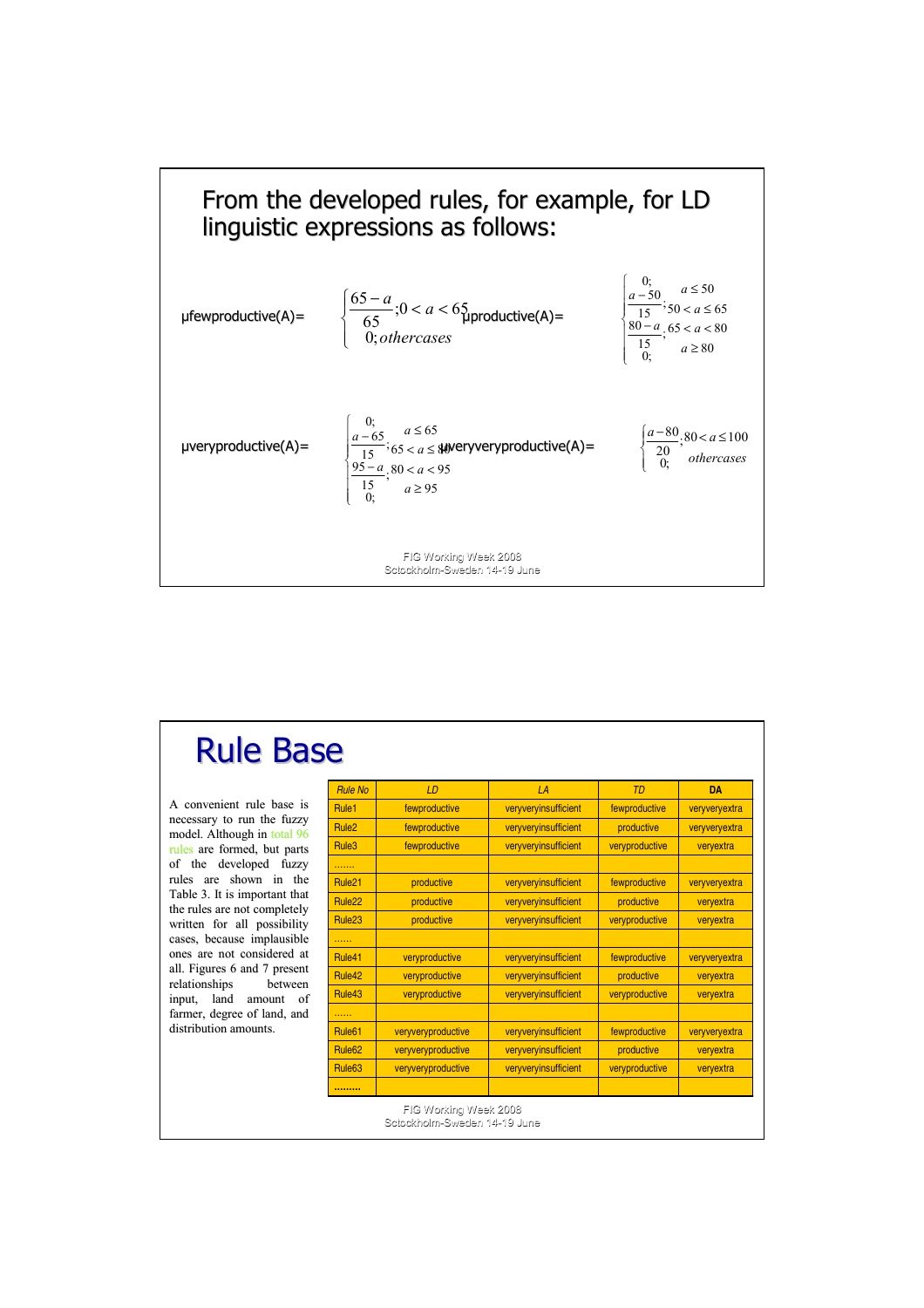

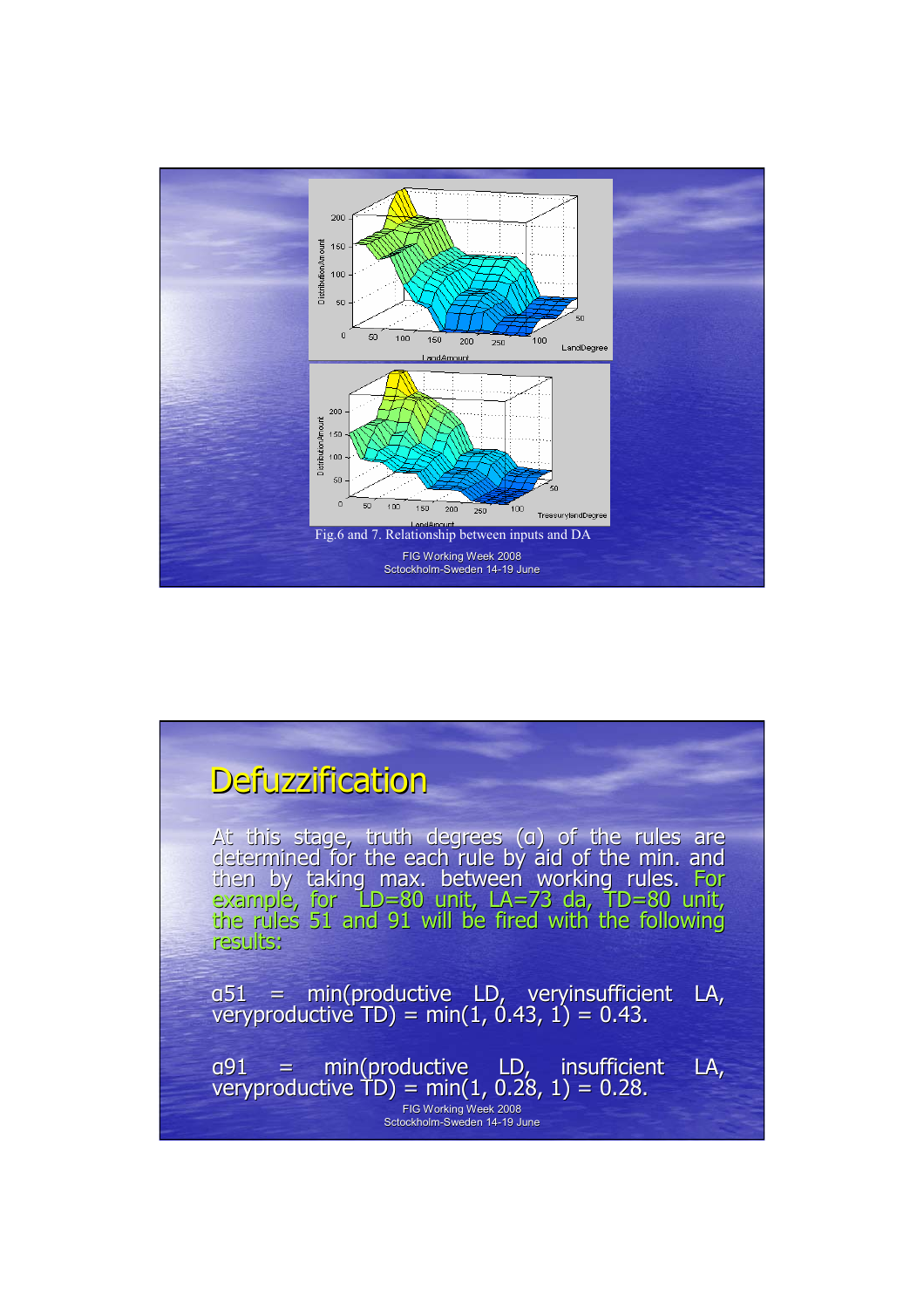#### **Defuzzification**

From Mamdani max-min inference it is possible to obtain the membership function of the constructed system as max( $a51$ ,  $a91$ )=0.43, which means Very DA. Consequently, one can calculate the crisp output. For instance, the crisp value of the DA is calculated by the method centroid defuzzifier by the following formula as,

> $z^* = \frac{z}{\sqrt{2}}$ ∫  $u_c(z)dz$  $u_c(z)$ *zdz c c*  $(z)$  $(z).$

FIG Working Week 2008 Sctockholm-Sweden 14-19 June

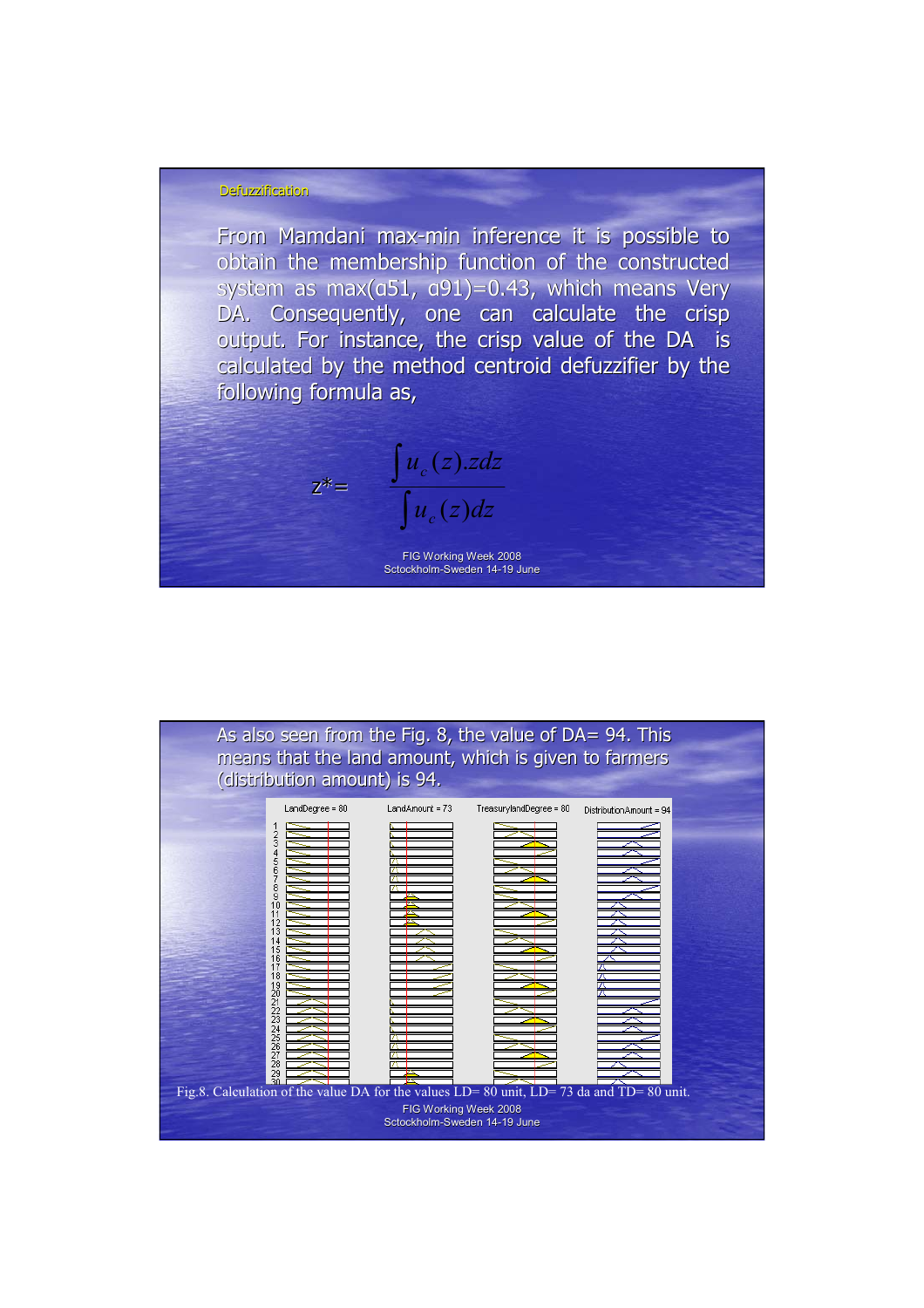## DISCUSSION AND CONCLUSION

The methodology developed in this paper is applied the first time to land amount distribution to farmers with fuzzy logic and system approach. The results of the developed Fuzzy Logic Model (FLM) are compared with the results of the traditional methodology as shown in Table 4. It is possible to conclude from this table that the finding land amount given to farmers by FLM abides closely with the data, which is the traditional way of distribution of the land amount.

|    |          |           | Table 4. Comparison of the FES and Traditional Method |                           |
|----|----------|-----------|-------------------------------------------------------|---------------------------|
|    |          |           |                                                       |                           |
| LD | LA       | <b>TD</b> | <b>Traditional Method</b>                             | <b>Fuzzy Logic Method</b> |
| 60 | 10       | 60        | 182                                                   | 179                       |
| 60 | 20       | 60        | 178                                                   | 177                       |
| 90 | 50       | 90        | 86                                                    | 94                        |
| 80 | 70       | 80        | 87                                                    | 94                        |
| 80 | 20       | 60        | 167                                                   | 177                       |
|    | $\theta$ | 80        | 157                                                   | 155                       |
| 42 | 100      | 90        | 86                                                    | 94                        |
| 90 | 30       | 70        | 150                                                   | 155                       |
| 50 | 100      | 80        | 99                                                    | 94                        |
| 80 | 50       | 70        | 131                                                   | 135                       |
| 70 | 80       | 80        | 91                                                    | 94                        |
| 45 | 100      | 80        | 99                                                    | 94                        |
|    |          |           |                                                       |                           |
|    |          |           | FIG Working Week 2008<br>Sctockholm-Sweden 14-19 June |                           |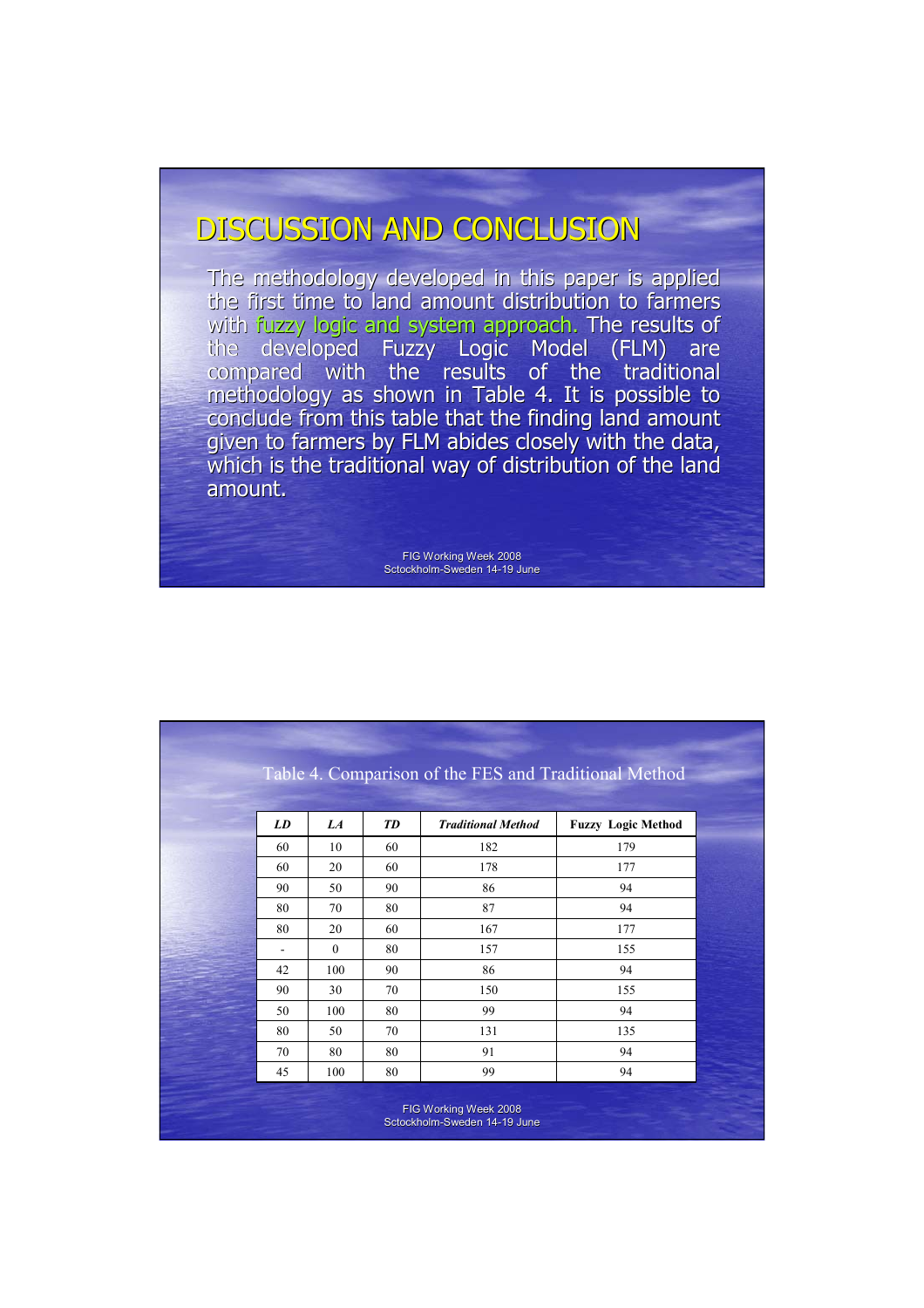#### DISCUSSION AND CONCLUSION

For this purpose the linguistic variables are considered as six fuzzy sets. If one selects more fuzzy sets for the linguistic variables, then the results can be closer to the traditional values, hence a very suitable model is obtained for land amount distribution to the farmers. The study also shows that LA is an important factor in finding land amount, and few LA cause increase in the DA. This system is rapid, equitable and correct than traditional methods, has also a high reliability. In additional to that its accuracy is controlled by line with  $45^{\circ}$  as the plot of fuzzy system solution versus the traditional data values as shown in Figure 9.